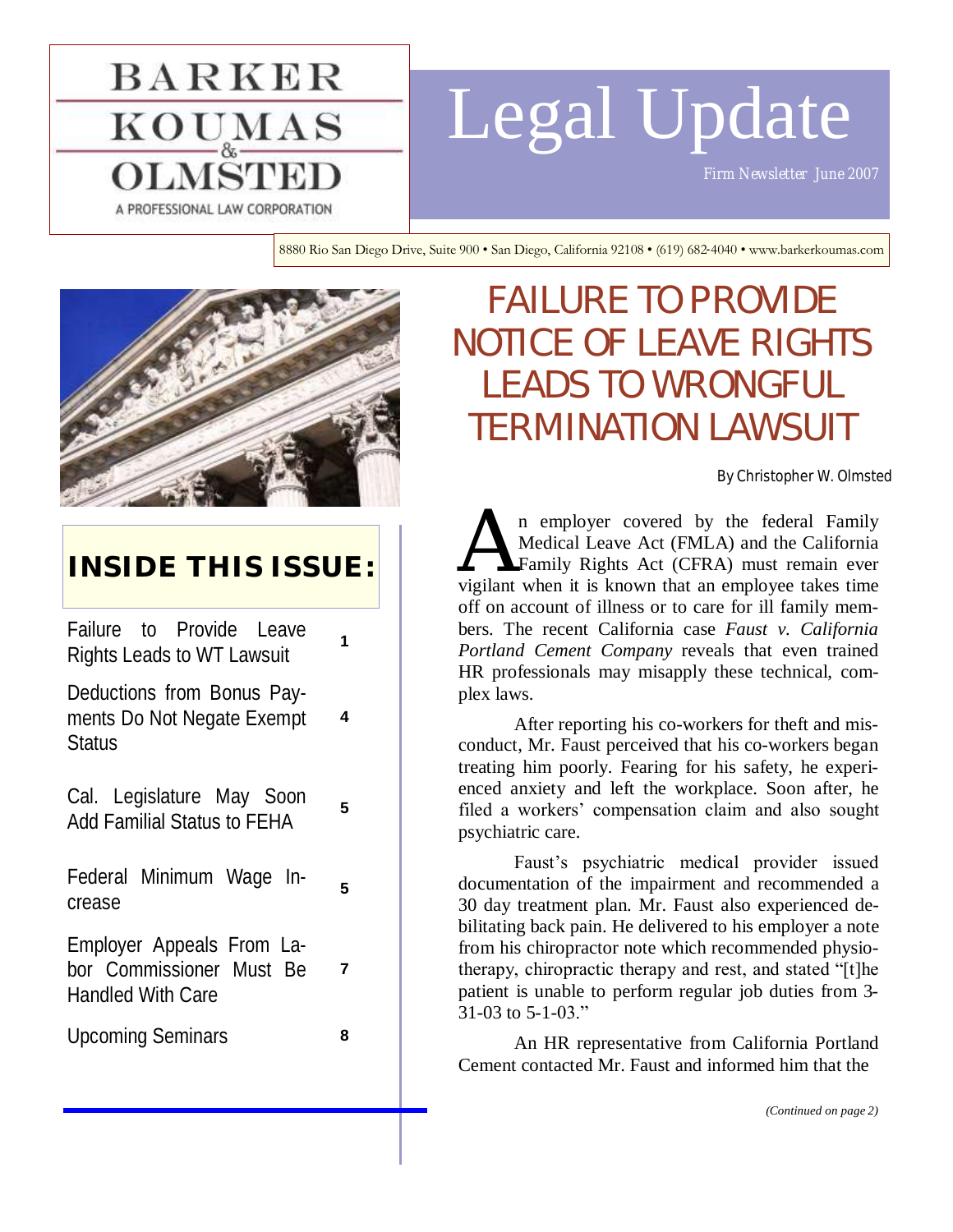

## *"The employee need not expressly assert rights under CFRA or FMLA, or even mention CFRA or FMLA, to meet the notice*

*requirement."* 



#### *(Continued from page 1)*

note was incomplete. The rep wanted documentation from a medical doctor instead of the chiropractor, and also wanted documentation justifying the work absence. The section entitled "Authorization for Absence" was left blank and the section entitled "Work Status Report" stated that he was "unable to perform *regular* job duties from  $3/31/03$  to  $5/1/03$ ," but listed no restrictions or modified duties.

Mr. Faust declined to speak to the HR rep, but he did leave messages suggesting that she contact his attorney or doctor.

The HR rep did not provide any information regarding FMLA or CFRA leave. Two weeks later, having received no further information from Mr. Faust, the HR rep terminated his employment.

Mr. Faust subsequently sued, alleging, among other things, that he had taken a protected leave of absence and that his termination violated the CFRA. Trial court dismissed the case following Portland Cement's motion for summary judgment. The trial court agreed with Portland's argument that because Faust's chiropractor was not a certified health care provider, Faust did not give Portland proper notice of a CFRA qualifying leave prior to his termination, and Faust was properly terminated for refusing to cooperate with Portland's legitimate good faith requests for additional medical information necessary to evaluate his fitness for work.

The appellate court disagreed with the trial court. The appellate court determined that Portland Cement should have known that Mr. Faust was requesting a protected leave of absence, and therefore it should have complied with certain regulatory mandates.

The court relied upon the California Code of Regulations. Title 2, section 7297.4, at subdivision (a)(1), which sets forth the notice requirements of a request by an employee for CFRA leave as follows: "An employee shall provide at least verbal notice sufficient to make the employer aware that the employee needs CFRA-qualifying leave, and the anticipated timing and duration of the leave. *The employee need not expressly assert rights under CFRA or FMLA, or even mention CFRA or FMLA, to meet the notice requirement*; however, the employee must state the reason the leave is needed, such as, for example, the expected birth of a child or for medical treatment. *The employer should inquire further of the employee if it is necessary to have more information about whether CFRA leave is being sought by the employee and obtain the necessary details of the leave to be taken.*‖

Further, noted the court, the implementing regulations impose an obligation on the employer to

inform employees of its notice requirements, and set forth the consequences if an employer does not duly advise the employee. California Code of Regulations, title 2, section 7297.4 provides at subdivision (a)(5): ―Employer Obligation to Inform Employees of Notice Requirement. An employer shall give its employees reasonable advance notice of any notice requirements which it adopts. The employer may incorporate its notice requirements in the general notice requirements in section 7297.9 and such incorporation shall constitute 'reasonable advance notice.' *Failure of the employer to give or post such notice shall preclude the employer from taking any adverse action against the employee*, including denying CFRA leave, for failing to furnish the employer with advance notice of a need to take CFRA leave."

The court concluded that the Portland Cement HR rep had sufficient information suggesting that Mr. Faust might be covered by CFRA. She knew that he was receiving psychiatric treatment for anxiety, that he had filed a workers' compensation claim, and that his chiropractor had deemed him unfit for regular duty. The court faulted the representative for failing to follow up with Mr. Faust in order to obtain sufficient information about whether Mr. Faust may be covered by CFRA. Further, the representative failed to warn Mr. Faust that his leave

*(Continued on page 3)*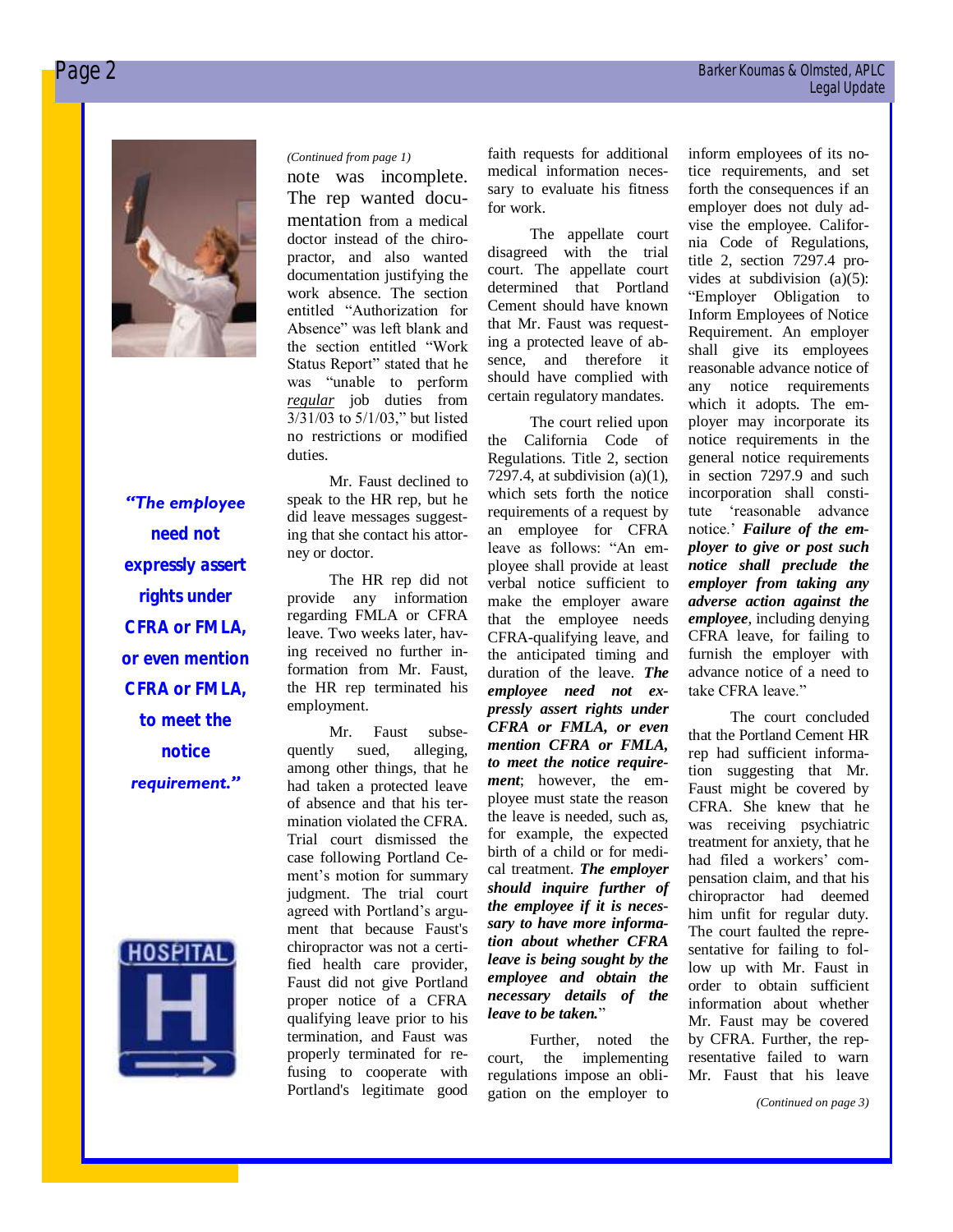#### Page 3 Barker Koumas & Olmsted, APLC Legal Update

#### *(Continued from page 2)*

would be denied and he would be terminated if he failed to comply.

The appellate court further noted that the HR rep unjustifiably required a medical doctor's note rather than the chiropractor's note. "Contrary to the view expressed by [the HR rep], a physician is not the only health care provider who can certify a serious health condition under the CFRA. . . . [F]or purposes of the CFRA, a chiropractor is a health care provider ‗limited to treatment consisting of manual manipulation of the spine to correct a subluxation as demonstrated by X-ray to exist.' ( § 12945.2, subd. (c)(6) (B); 29 C.F.R. § 825.118(b)(1) (2007).) Therefore, Dr. Andalib, as a chiropractor, was not necessarily precluded from certifying a serious health condition."

Accordingly, the appellate court reinstated the case and returned it to the superior court for trial on the merits.

#### **Take Away Tips**

#### **For Employee Leaves**

- Employers covered by FMLA and  $\bullet$ CFRA should provide all covered employees with notice of their rights and the procedures for taking leave. If properly drafted, posters, employee handbooks and leave request/response forms meet the minimum requirement.
- Supervisors, managers and human re- $\bullet$ sources personnel should be trained to identify employee absences that could potentially constitute protected leave.
- $\bullet$ When in doubt, obtain sufficient information from the employee to determine whether coverage exists, and provide notice of leave rights and certification obligations, along with the consequences for failing to comply.



*"Supervisors, managers and human resources personnel should be trained to identify employee absences that could potentially constitute protected leave."* 

### **LEARN MORE ABOUT PROTECTED LEAVES**

This fall, Chris Olmsted and Elizabeth Koumas will present a day long training seminar on FMLA, CFRA, and other protected employee leaves.

#### **Date: October 25, 2007 Time: 8:30 a.m. to 4:30 p.m. Location: TBA downtown San Diego**

#### Topics Include:

- Federal Family And Medical Leave Act (FMLA) And California Family Rights Act (CFRA)
- California Pregnancy-Related Disability Law Length Of Leave Entitlement
- Interaction Between Family Leave Laws And Disability Laws
- Workers' Compensation
- Strategies For Handling Employee Leaves
- Other Protected Leaves

The seminar will be presented through Lorman Educational Service. For a complete agenda, and for registration information, contact Christy Corpuz at (619) 682-(619) 682-4040 or [cgc@barkerkoumas.com.](mailto:mailto:cgc@barkerkoumas.com?subject=Additional%20Information%20Regarding%20October%2025%20California%20Leaves%20Seminar)

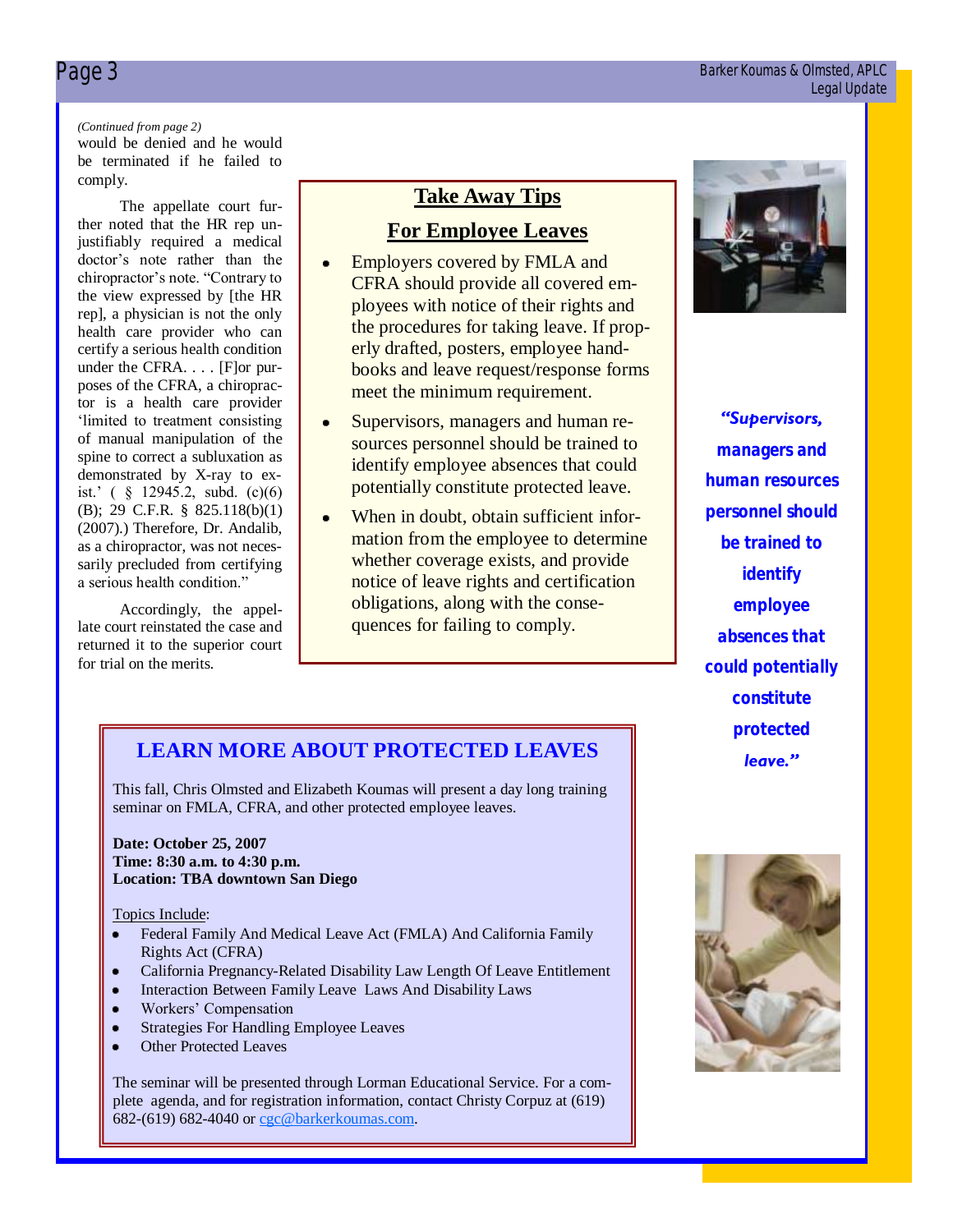## **DEDUCTIONS FROM BONUS PAYMENTS DO NOT NEGATE EXEMPT STATUS**

By Elizabeth J. Koumas

#### *"Deductions*

*made from bona fide bonus payments are permissible and do not affect the employees' otherwise exempt status."*

The U.S Department of<br>
Labor ("DOL") con-<br>
cluded, in an opinion letter, he U.S Department of Labor ("DOL") conthat deductions made from bona fide *bonus* payments were permissible and did not affect the employees' otherwise exempt status. An opinion letter is an official ruling or interpretation by the Division for purposes of the Portal-to-Portal Act. The letters are the Division's interpretation of the requirements discussed, in the context of a specific factual situation. These rulings can serve employers as a good faith defense for violations of the FLSA.

The DOL's assessment was limited to the specific compensation plan described by the employer requesting the opinion relating to managers treated as exempt executives under the Fair Labor Standards Act  $('FLSA").$  In the instant scenario, the managers received a weekly salary in excess of \$455. They also received bonuses in accordance with a written bonus plan. The plan provided that bonuses could be reduced by the amount of bad checks or other cash shortages attributable to an individual manager. These shortages were *never* deducted from the manager's weekly salary.

In order to qualify for either the federal or state white collar exemptions, an employer must satisfy a two part test: (1) a salary basis test and (2) a duties test. Both the DOL and the California Department of Labor Standards and Enforcement ("DLSE") find that an employer will satisfy the salary basis standard the employee is paid a minimum salary each pay period, which amount is not subject to reduction because of variations in the quality or quantity of the work performed. Subject to certain exceptions, an exempt employee must receive his or her full salary for a work week in which the employee performs any work, without regard to the numbers of days or hours worked.

Based on the foregoing, the DOL concluded that the deductions for cash shortages and bad checks from the bonuses did not undermine the exempt status, since the employee's weekly salary was not affected. An employer may provide an exempt employee with *additional* compensation without losing the exemption status or violating the salary basis requirement, so long as the compensation arrangement includes a guarantee of at least the minimum required salary amount. In general, the DOL noted additional compensation above the required salary amount paid to an exempt employee may be left to the agreement between the employer and the employee, without jeopardizing the exempt classification, so long as the payment arrangement is not made to facilitate otherwise prohibited deductions from a guaranteed salary.

For more information about proper implementation of any compensation package which includes a bonus or commission payment, or to have your bonus or commission plans reviewed to ensure that they do not jeopardize the exempt status of an employee affected by such a plan, please contact Elizabeth Koumas, at either  $(619)682 - 4811$  or [ejk@barkerkoumas.com.](mailto:ejk@barkerkoumas.com)



**PRACTICAL TIP:** The FLSA differs from California exemption laws. Additionally, the ability to deduct cash shortages from an exempt employee's bonus does not authorize a similar deduction from a non-exempt employee's wage. Therefore, employers should not try to make deductions from any employee's pay, based on this opinion letter, without first having the payment plan reviewed by legal counsel.

*The articles presented herein are intended as a brief overview of the law and are not intended to substitute as legal advice. Any questions or concerns regarding any statute or case law should be addressed to a licensed attorney. Copyright © 2007 by Barker Koumas & Olmsted, APLC. All rights reserved.*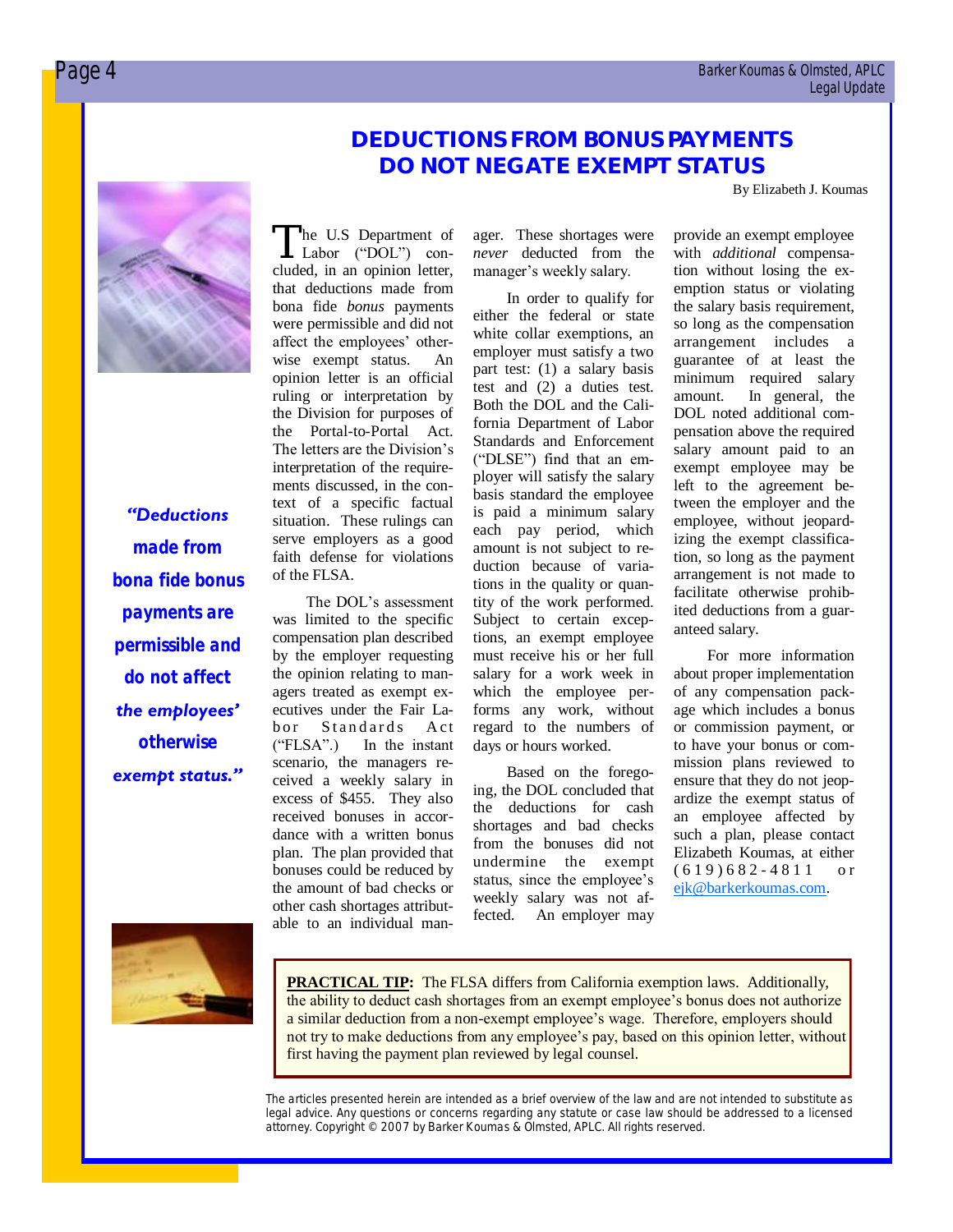#### Page 5 Barker Koumas & Olmsted, APLC Legal Update

#### **CALIFORNIA LEGISLATURE MAY SOON ADD FAMILIAL STATUS TO FAIR EMPLOYMENT AND HOUSING LAW**

By Christopher W. Olmsted

The bill broadly de-

The demands of work<br>and family create a con-<br>stant juggling act for men he demands of work and family create a conand woman alike. Enter the California legislature, ever yearning to establish new statutory frontiers, with the latest fulfillment of its regulatory Manifest Destiny. A bill currently moving through the California legislature aims to create "familial status" as a new category protected from discrimination under the state's Fair Employment and Housing Act ("FEHA").

―An increase in litigation regarding family responsibility discrimination (FRD) has occurred over the last decade. The increase is closely linked to the creation of Family and Medical Leave statutes both on the federal and state level. As states continue to adopt additional job protection provisions within their Family and Medical Leave Laws, employers have been defending themselves from a variety of cases surrounding FRD," laments the California Manufacturers and Technology Association in a recent press release.

Employees have met barriers in litigation based on family responsibility. For example, in a 2002 unpublished appellate case, *Tisinger v. City of Bakersfield*, a fire fighter who was passed over for promotion to chief filed a lawsuit claiming that he was unlawfully denied the promotion because he worked fewer hours to spend time with his children. The single father alleged marital discrimination (already a protected status under FEHA). At trial, the jury found in his favor and awarded him \$75,000. However, on appeal, the court reversed the decision, noting in part that the man was not treated differently based on his marital status, but rather because of his familial devotion, which is not protected under FEHA.

The new bill, SB 836, would allow employees who spend time caring for or supporting family members to sue the employer in the fines family care. It would include "providing supervision or transportation," "providing psychological or emotional comfort and support," "addressing medical, educational, nutritional, hygienic, or safety needs," and "attending to an illness, injury, or mental or physical disability."

event of discrimination.

Business advocates believe that the bill is too broad and unfairly burdens employers. "SB 836 appears to open the door to new mandates on employers to provide modified schedules or leave to accommodate baby-sitting or driving children to soccer practice," says Marti Fisher, a lobbyist for the California Chamber of Commerce.

On April  $31<sup>st</sup>$ , the legislation has passed in the Senate by a 25-14 vote along party lines. The Assembly will now consider the bill, and if passed there it may end up with the governor by the end of this year.



*"SB 836 appears to open the door to new mandates on employers to provide modified schedules or leave to accommodate baby-sitting or driving children to soccer practice,"* 

## **FEDERAL MINIMUM WAGE INCREASE**

C increase in the federal ongress passed the first minimum wage in 10 years, attaching the provision to the latest Iraq spending bill. President Bush signed the bill into law on May  $25^{\text{th}}$ .

The law will increase the national minimum wage from \$5.15 an hour to \$7.25 an hour by July 2009. The first increase, from \$5.15 to

\$5.85 an hour, will take place in late July 2007. A second increase to \$6.55 an hour will take place in July 2008, and a third increase, to \$7.25 an hour, will take place in 2009.

The last federal minimum wage increase came in 1997, raising the rate to \$5.15 from \$4.75. According to the Washington Post,

"in the past decade, inflation has depleted the value of the minimum wage to the lowest level in more than 50 years."

For California employers, this increase is largely irrelevant. Under California law, employers already pay a minimum of \$7.50 per hour, and are headed to \$8.00 on January 1, 2008.

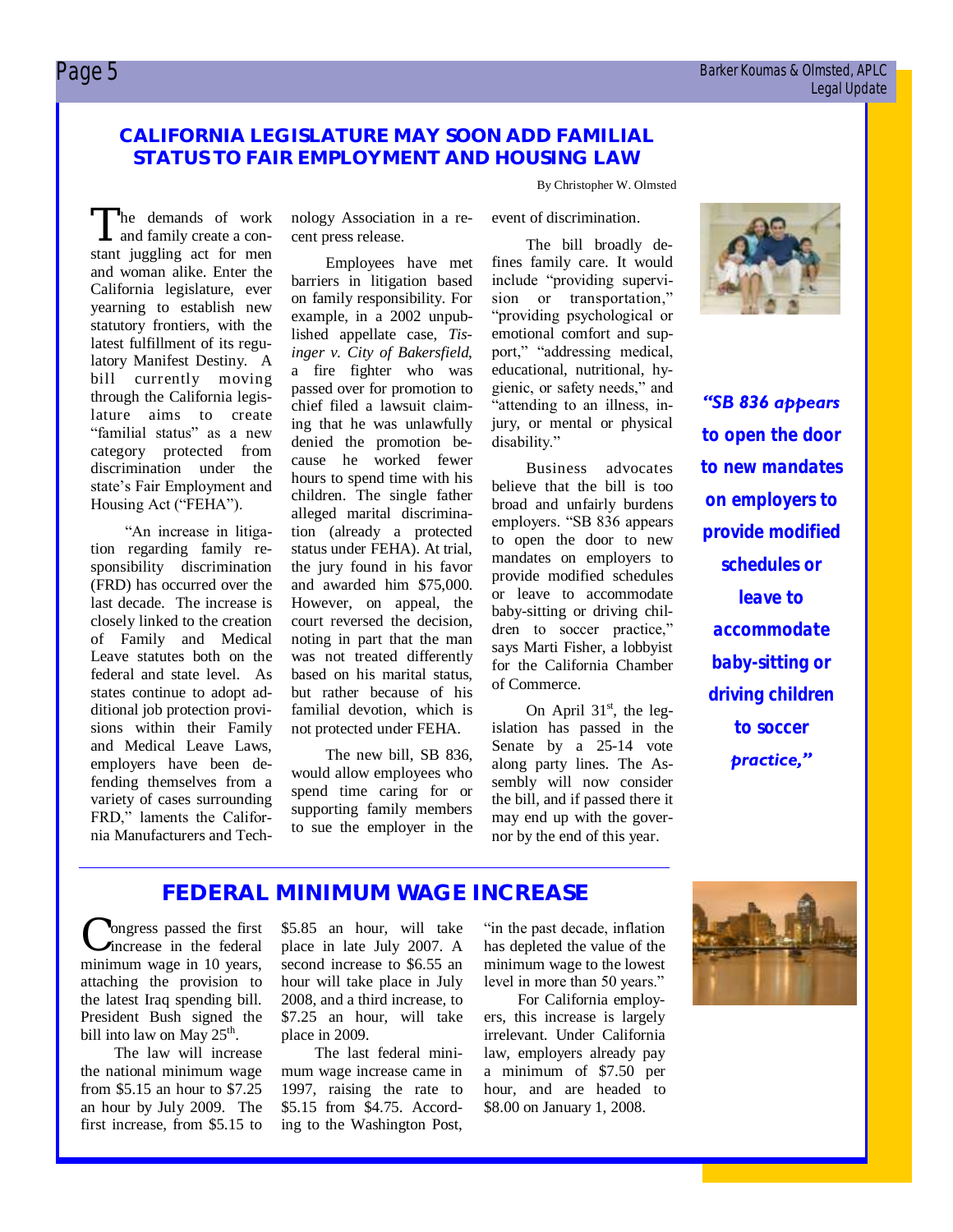

#### *"Work permits*

*must be obtained before work begins, and the employer must keep the permit on file at all times during the minor's employment."*

#### **STATE AND FEDERAL REGULATION OF SUMMER JOBS FOR TEENAGERS**

By Christopher Olmsted

**S** ummer is here (almost) and many teenagers will be hitting the workforce to earn a few extra dollars. Companies who hire teenagers should be aware that state and federal law restricts the use of minors or "child labor."

The laws apply to<br>"minors." The California The California Labor Code defines "minors" as people under the age of 18 who are required to attend school. The definition also includes people under age 18 who are not required to attend school because they are not California residents. The definition also covers any child under the age of six.

Under this definition, a person under the age of 18 who has graduated from high school, or the equivalent, is not a minor, because he or she is not required to attend school. Therefore child labor laws would not apply.

Work permits are required to employ "minors" under the age of 18. Generally, permits can be obtained from the student's school. Schools are not permitted to issue permits for children under age 12, but under federal law it is generally impermissible to employ an individual under age 14. The documents are usually issued from the superintendent's office, or by the superintendent's designated representative.

Work permits have a short duration, and therefore the employer must track the effective dates carefully. Permits issued during the school year expire at the start of the next school year. Therefore, if you hire a teenager for the summer, be sure to obtain a new permit if you intend to continue the employment into the fall session of school.

Work permits must be obtained before work begins, and the employer must keep the permit on file at all times during the minor's employment.

The school district's permit form, if completely filled out, ought to comply with Labor Code requirements. Be sure to include the minor's name, age, birth date, address, telephone number, and social security number. (For employment during the school year, the hours of school attendance

must be included, along with the maximum number of hours per day and week that the student may work.) The permit must be signed by the issuing school representative and the student. The issuing representative will include an expiration date on the permit form.

The California Education Code limits the number of hours a minor may work while school is in session. This article covers summertime employment, so it skips those details.

Labor Code §1391 prohibits minors from working in excess of certain hours. The rules depend on the child's age. Minors under age 16 cannot work overtime—i.e., they cannot work more than 8 hours per day or 40 hours per week. Also, during the summer (June 1 through Labor Day) those under 16 cannot work before 7:00 a.m. or after 9:00 p.m. (Note: There is an exception for newspaper delivery jobs.)

Minors age 16 or 17 cannot work more than 8 hours per day or 48 hours per week. They may work as early as 5:00 a.m. or as late *(Continued on page 7)*



#### **Now Available: Vacation Policy Checklist**

When is the last time that you reviewed your employee vacation benefit policy for compliance with the Labor Code and other employment laws? To get started, request our complimentary Vacation Policy Checklist. Email Chris Olmsted at [cwo@barkerkoumas.com.](mailto:mailto:cwo@barkerkoumas.com?subject=Vacation%20Policy%20Checklist)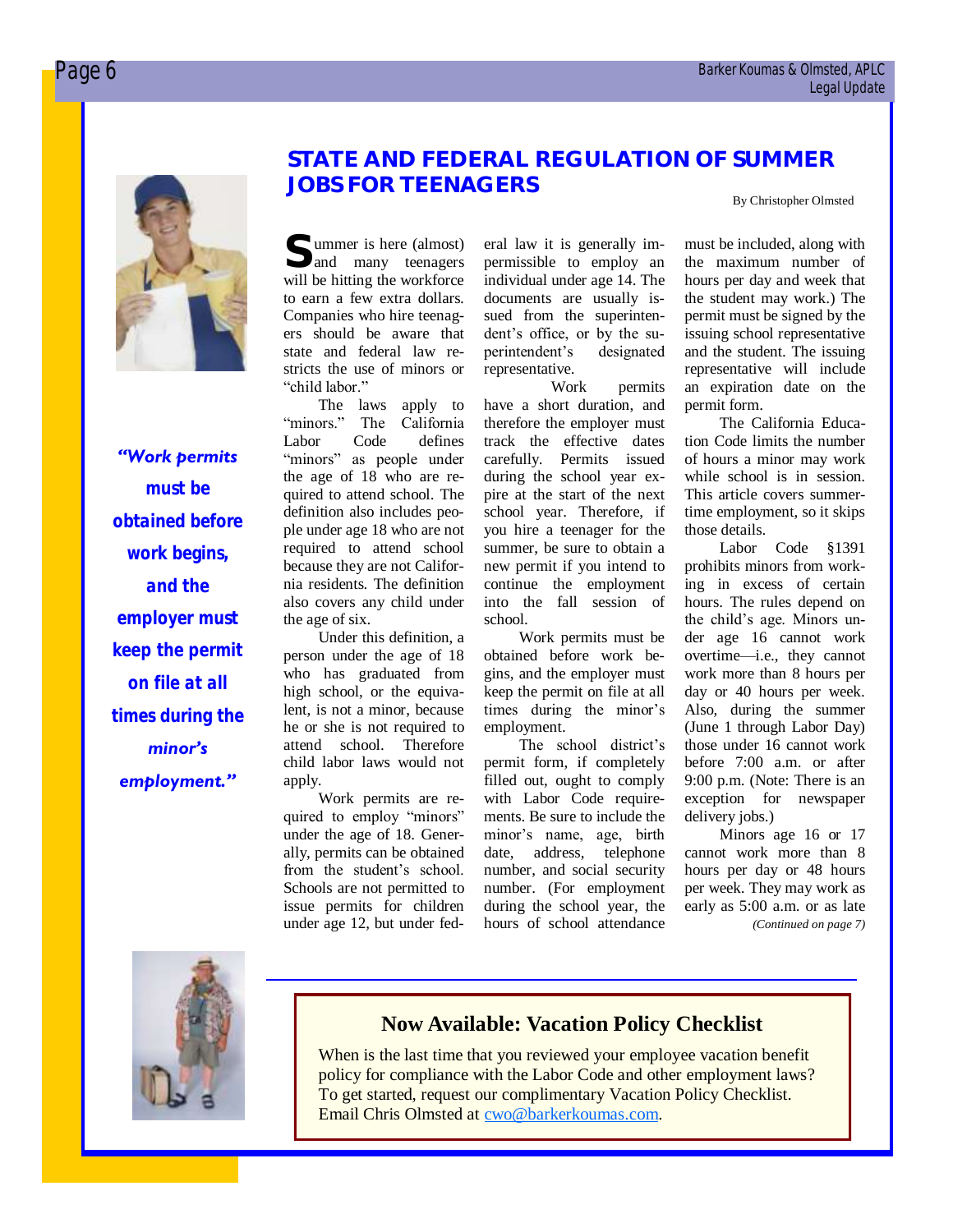#### $\Box$  Barker Koumas & Olmsted, APLC Legal Update

### **EMPLOYER APPEALS FROM LABOR COMMISSIONER MUST BE HANDLED WITH CARE**

 $\bigwedge$  / hen an employee files a claim with the California Labor Commissioner, unprepared employers are often caught off guard by the swiftness and informality of the proceedings. Facing an award in favor of the employee, employers are often inclined to appeal.

Employers do in fact have the right to appeal under Labor Code § 98.2. No time can be lost, because the deadline is 10 days after service of the Labor Commissioner's order.

On appeal, a superior court judge will review the case "de novo." This means that the Labor Commissioner's prior decision has no binding effect in superior court. The judge takes a fresh look at the case and the earlier adverse decision is supposed to be irrelevant.

Employers should keep in mind, however, that an appeal is not without some risk and cost. To begin with, in order to proceed with the appeal, the employer must post a bond or make a cash deposit in the amount of the<br>Labor Commissioner's Commissioner's award. In the event that the superior court makes an award in favor of the employee, the employer must pay the award within ten days, or the money will be collected from the bond or cash deposit.

If the party seeking the appeal is unsuccessful on appeal, the court will award attorneys fees and costs to the other party. Thus, if the employer is not successful, it will pay the employees attorney fees (if he or she is represented) and court costs.

For the employer, being "successful" on appeal

#### *(Continued from page 6)* construction occupations, as

as 12:30 a.m. as long as there is no school the following day.

Certain of the Wage Orders also contain provisions regarding child labor. Therefore, review the Order applicable to your industry before hiring minors.

California and federal law restricts child labor to a small number of occupations. Children of certain ages are prohibited from working in a number of hazardous jobs, including, for example, a number of manufacturing, industrial, and

well as driving a motor vehicle. Before hiring a minor, be sure to confirm that state and federal law permit the child to work the occupation in question. Further, if employment is permitted, check for any occupation-specific restrictions or limitations on working conditions.

State and federal law contain a number of exceptions and limitations on the general description provided in this article. Therefore, review the statutes and regulations, or seek legal advice, before hiring minors.

#### By Tiffany Keith

to the superior court is an all or nothing proposition. According to Labor Code § 98.2(c), the *employee* is successful if he or she receives an award *greater than zero*. Conversely then, the employer is successful only when the award is zero.

The issue of when the employer is successful on appeal has a storied past. Prior to 2002, a number of appellate courts had ruled that the employer was successful in a Labor Commissioner award appeal where the trial court completely eliminated the award. In 2002, the California Supreme Court in *Smith v. Rae -Venter Law Group* overruled these cases. It concluded instead that a party (either employee or employer) who seeks review of the commissioner's award is successful in the appeal (and not liable for the other party's fees and costs on appeal) when the resulting judgment is more favorable to the appealing party than the administrative award from which the appeal had been taken.

The California Legislature was quick to react to *Smith*. In 2003 it passed legislation overruling *Smith*. Governor Davis promptly signed the bill. Under Assembly Bill 223 an employee who appeals the Labor Commissioner's award to the superior court is entitled to attorneys' fees, courtesy of his employer, if the employee recovers any *(Continued on page 8)*



*"Employers should keep in mind that an appeal from a Labor Commissioner award is not without risk and cost."*